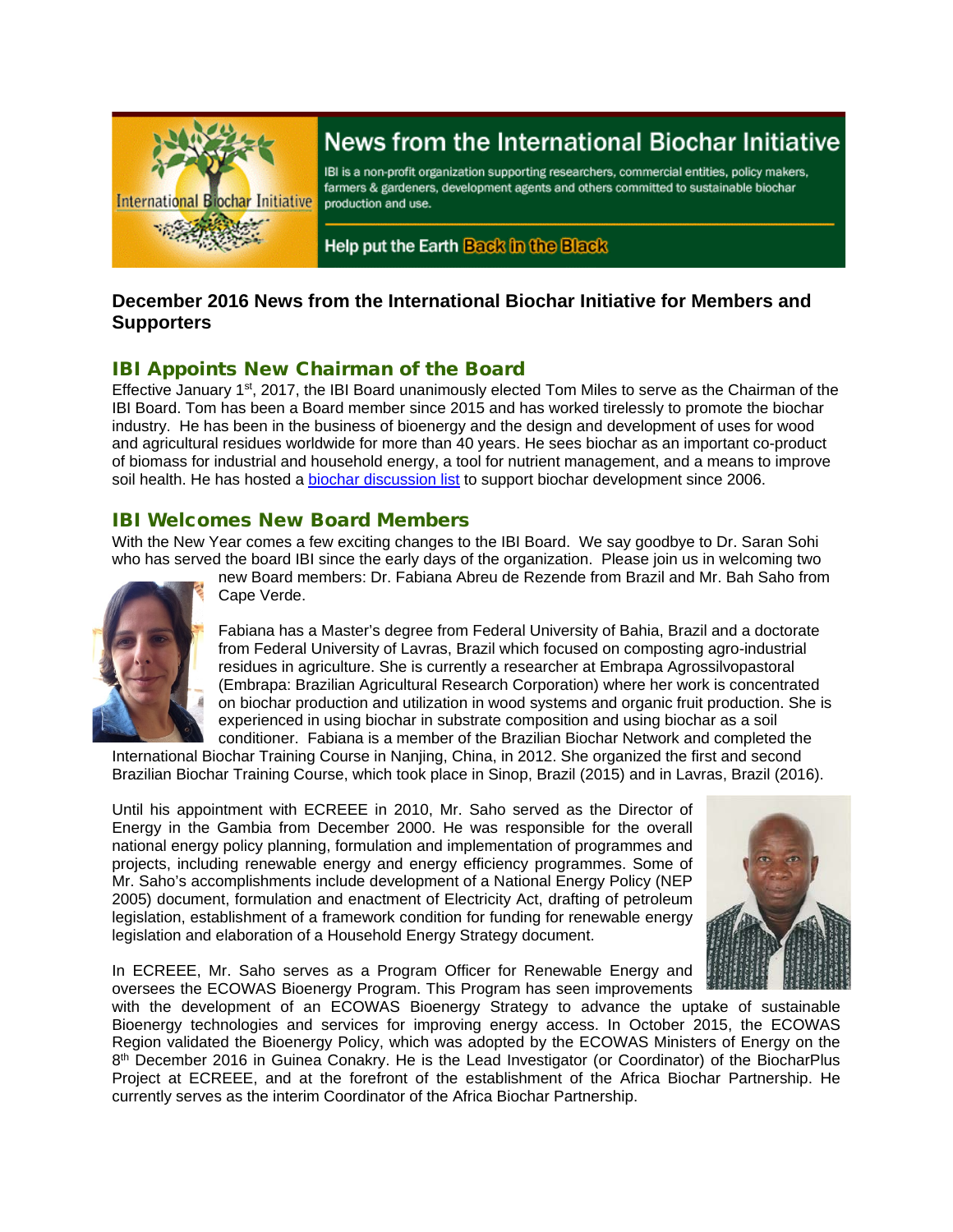Mr. Saho holds a Master's degree (M.Sc.) in Renewable Energy and the Environment.

# New and renewing organizational & business member spotlight

*Note: corporate bios below were provided by members and not written by IBI*

### Renewing business member[: Carbon Gold,](http://www.carbongold.com/) United Kingdom

Carbon Gold is the world's leading biochar company. We supply valueadded biochar products to organic and conventional growers in Europe and beyond. Commercial trials have shown significant yield increases using our enriched biochar blends.



We believe in the sustainable intensification of food production. Our enriched biochar products enable growers to easily introduce effective natural biology into their systems and by doing so increase yields through enhanced plant vitality.



Renewing business member: Henan Bene-Ecolife Agricultural Science and Technology Company, China

Henan Bene-Ecolife Agricultural Science and Technology Company is a comprehensive enterprise integrating technology, development, application, sales and service. The company is committed to soil health, fast recovery technology and product development, eco-agricultural/green technology, services and product development, and other fields. The company's primary technical team is professional,

creative, and has participated in a scientific research project with Henan Agricultural University, Henan Agricultural Government, Institution of Pomology of CAAS, and several tobacco companies in China. This work culminated in many new scientific findings, published six papers in core journals, and applied for nine patents.

The company produces a new type of eco-char based fertilizer, which is very effective for improving soil and preventing plant soil-borne disease. The production technology and the eco-char products have been extensively used in farming—with application to more than 14,000ha since 2012.

The company created a "three-trapping technique" green prevention and control system, which achieved significant prevention and control of aphids, soil insects, Lepidoptera pests, viruses and many other pests and diseases. This technique has reduced chemical usage for pest control by 30%, and is environmental, safe, zero discharge, low-energy, also high price/performance ratio. From 2014, the total application of this system has covered more than 1400ha. For more information on the company, please visit: [http://www.hnyhlk.com](http://www.hnyhlk.com/)

#### New business member: Standard Bio AS, Norway



[Standard Bio](http://standard.bio/) develops and provides profitable technical solutions to treat waste streams, creating value from waste. Our solutions reach into the agricultural sector, food industry, metal and mining industries. Our proprietary technology allows for new possibilities in the upcycling of materials which are currently stored or disposed of, often with a high cost to the businesses involved and with negative environmental impact.

Standard Bio is built on three core concepts:

1) The Kjurromat<sup>TM</sup> technology is a cyclone system that dries, grinds and separates different kinds of waste stream materials effectively and with low energy consumption.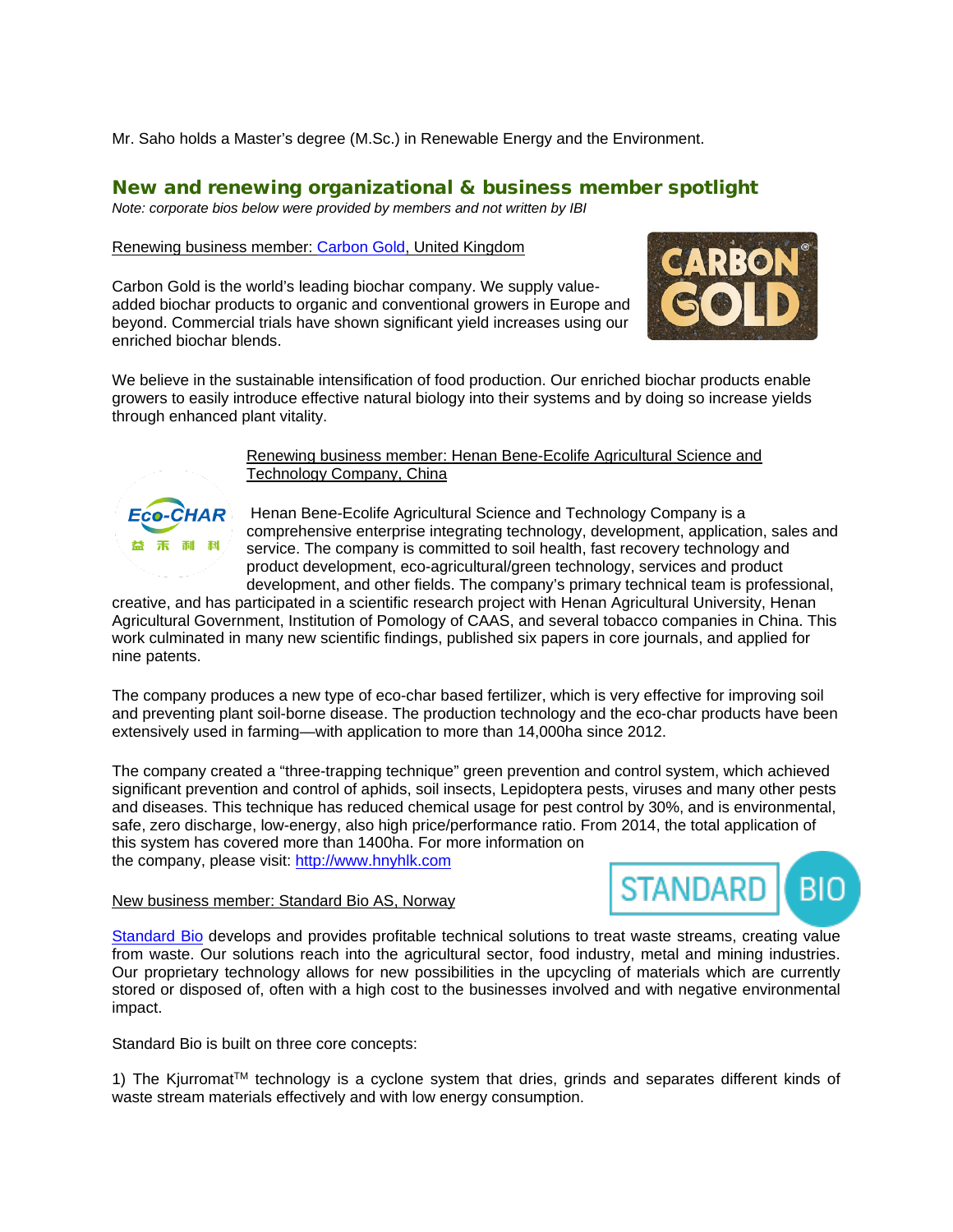2) Our unique pyrolysis system produce biochar from manure, wood and even waste from fish farms at a very low cost compared to existing products by utilizing heat pipe and the Kjurromat™ technology. The possibility of integrating pyrolysis systems into existing solutions, such as CHP Plant and thermal solar energy, shows great potential for Standard Bio.

3) Soil improving products in a form of foliar sprays and granulated products developed from nutrients enriched biochar and vermicompost (by combining the two abovementioned technologies). Our products are based on the concept of utilizing/exploiting problematic waste streams in agriculture – animal manure and green waste. A circular economy is created, supporting and strengthening local communities.

All three core concepts are meant to be implemented in a franchise model, creating a Standard Bio network.

#### New organizational member: York Region Environmental Alliance, Canada

York Region Environmental Alliance (YREA), a registered Canadian charity, initially incorporated in 2002 to advocate for a ban on the cosmetic use of pesticides in Ontario. Since then we have continually expanded our mandate to address issues that impact our health the health of our planet.

In collaboration with local municipalities, YREA's campaigns have included:

- Organic lawn care that won't cost the earth
- The idle-free community challenge
- Our ecological footprint
- Shop like the planet's watching
- Clean rivers, clean lakes = clean drinking water

As a member of numerous groups including, Alberta Biochar Initiative, International Biochar Initiative, Ontario Clean Air Alliance, Ontario Urban Forest Council, Ontario Zero Waste Coalition, Organic Council of Ontario, YREA's activities reflect concerns such as incineration, waste reduction, sustainable agriculture and climate change. During community outreach events we raise awareness of the benefits of industrial hemp farming.

Since 2012 YREA has mainly focused on expanding its biochar knowledge base and worked with consultant Peter Hirst, of New England Biochar, University of Guelph and York Region Forestry to initiate agricultural and urban tree research.

Given some very positive field trial results, YREA plans to:

- Establish a non-profit biochar social enterprise venture as a way to generate revenue for the development of our programs and to ensure organizational stability
- Market and provide biochar to local sectors within a 100 mile carbonshed radius
- Continue and expand local biochar research and uses
- Subsidize the growing of industrial hemp by purchasing hemp stalk biomass

[http://www.yrea.org](http://www.yrea.org/) to check us out and sign up for our quarterly newsletters (or on [facebook\)](https://www.facebook.com/York-Region-Environmental-Alliance-108786649195158/)

### Biochar in the News

Biochar Wastewater Treatment wins Everglades Clean-up Prize

Researchers from the University of Idaho won the Stage 1 Phase 1 prize for Phosphorous Water Pollution clean-up in Everglades with their wastewater treatment technology proposal. Their solution was based on the UI-developed [N-E-W Tech](https://www.uidaho.edu/research/news/research-reports/2016/environment/wastewater) water treatment process which uses biochar to reduce



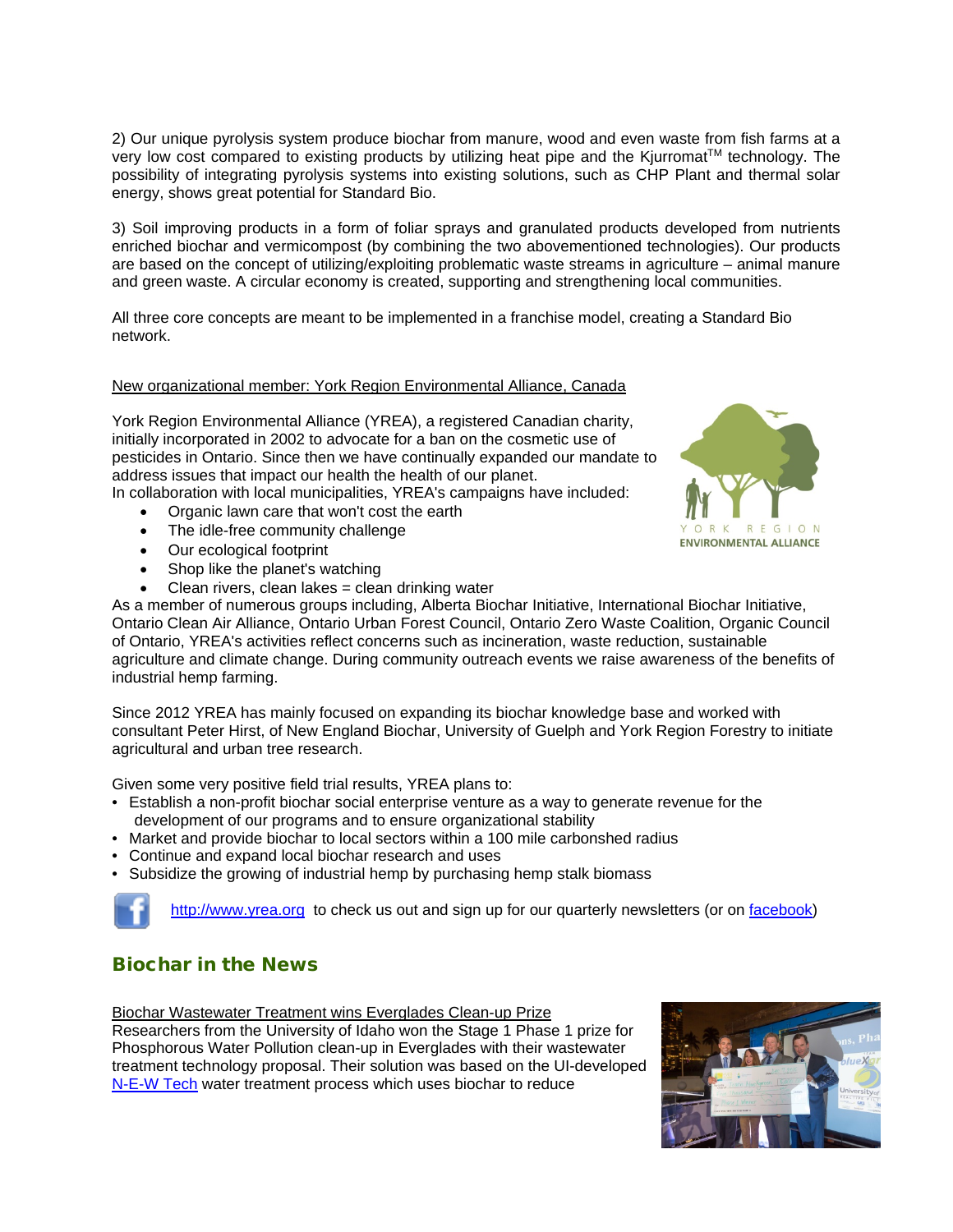phosphorus concentrations in wastewater. More information on this exciting news can be found [here.](http://www.uidaho.edu/news/news-articles/news-releases/2016-december/1208016-evergladescontest)

. Biochar Afforestation Project in Nepal wins Adaptation at Scale Prize



Two NGOs working on afforestation projects using biochar in Nepal have been awarded prestigious *Adaptation at Scale*, [Protsahan Prize.](http://www.adaptationatscale.org/protsahan-prize/) The [Ithaka Institute](http://www.ithaka-institut.org/en/) (Nepal) and [MinErgy](http://www.minergynepal.com/) won a stage one award qualifying them for the implementation scale-up award. To date the project is responsible for planting more than 26,000 trees with biochar based fertilizer enriched with cattle urine. The forest gardens were planted on degraded or barren lands and have helped to reduce erosion, re-establish biodiversity and improve farmer livelihoods.

# Conference & Event Updates

#### **University of Horticultural Sciences, Bagelkot, India Paul Guire, [ArSta eco](http://arstaeco.com/)**

The University of Horticultural Sciences hosted its annual gathering for rural farmers at Bagelkot, Karnataka, India on December 16 - 18. Farmers from 4 neighboring States were expected to swell the turnout to in excess of 300,000 over the 3 day event. Three hundred display stands were in attendance covering all manner of agricultural products from light machinery to hybrid seeds, from Western power foods such as Jack fruit, Moringa and coconut to state of the art irrigation systems.

IBI business member, ArSta eco Pvt Ltd used the occasion to introduce biochar as a material that can address many of the issues the region is facing. Supporting their team was prominent organic produce expert Mr. Naranayan Reddy, an 82 year old self-confessed opponent of the use of chemicals to squeeze better yields from depleted soils. Sometimes 4 deep at the Arsta eco stand, farmers jostled to hear his views on biochar as a soil amendment and wood vinegar as an organic pesticide. The message was simple. He 100% endorses the use of biochar, "putting controlled amounts of carbon into the soil can only result in a healthier soil corpus and healthy soil produces healthy, nutrient rich foods." Farmers showed an enthusiastic approach to his words and whilst many knew of the benefits carbon gives to the soil the only modus operandi known was in situ stubble burning. A resounding message was passed over " if BioChar can be produced economically then it would be used" and they would follow the principles Mr Reddy was proposing". Before leaving the stand many purchased 5 litre bottles of the wood vinegar promising to give feedback as to its usefulness

In a country as vast as India events like this will only serve to spread the word about the uses Biochar can be put to. Will the Bagelkot Fair be remembered as the time when the tide turned when increasing soil carbon took precedence over business as usual practices? Time only will tell but Arsta eco and an 82 year old man have a drum to bang and they intend it to be heard. Check out a video from the event [here.](https://www.facebook.com/shankar.mk/videos/10154735181039774/)

### **Finnish Biochar Seminar, Helsinki, Finland**

The 3<sup>rd</sup> Finnish Biochar Seminar was held in Viikki, Helsinki on November 25<sup>th</sup> with 65 attendees from Finland, Sweden and Estonia. Details and presentations from the Seminar are available [here.](http://biochar-hy.blogspot.com.ee/p/3rd-finnish-biochar-seminar.html)

### Support IBI – Join or volunteer today!

Join, renew or donate to support IBI. We encourage all those that have yet to renew their membership, to do so now via the [IBI website.](http://biochar-international.org/join)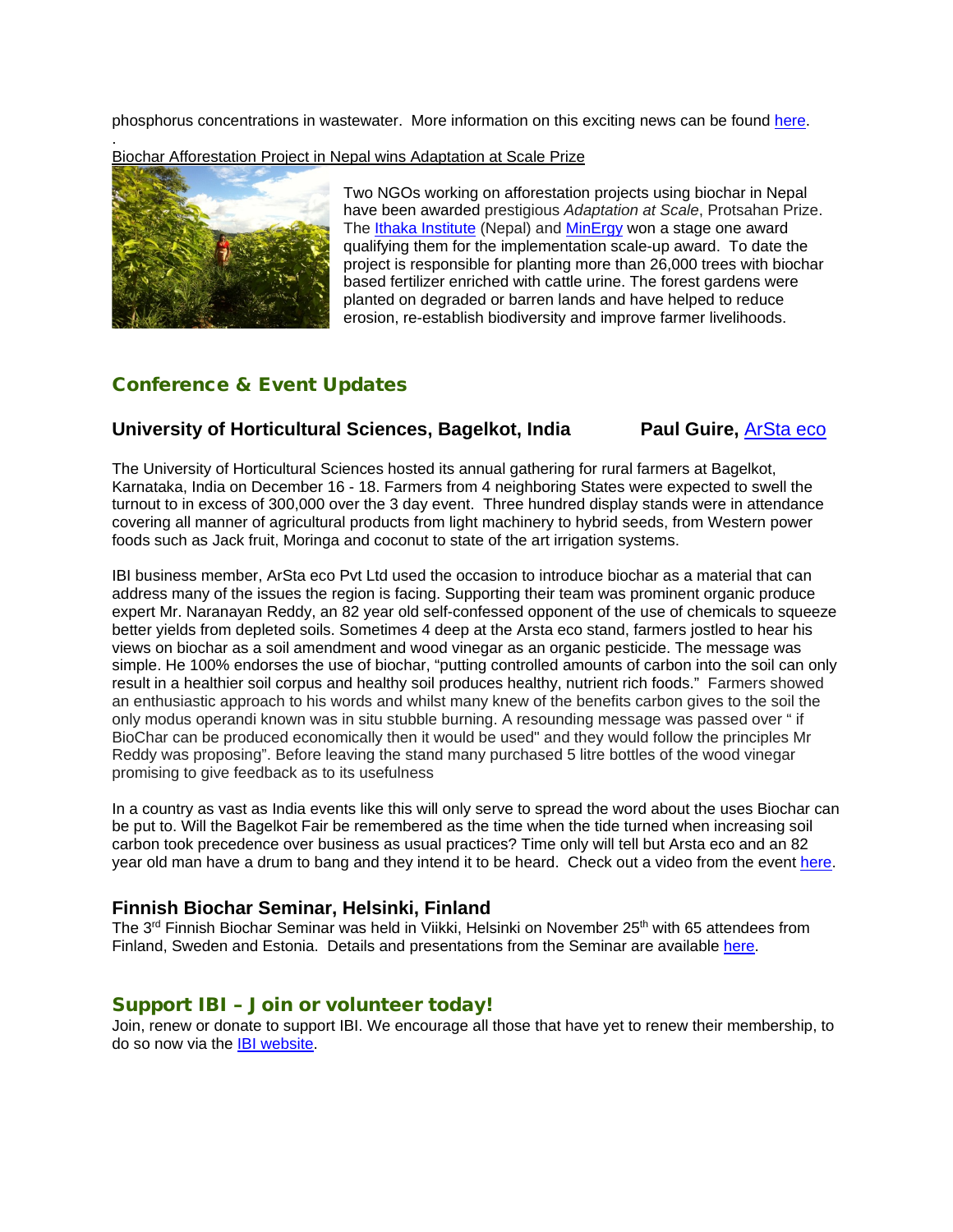IBI is looking for volunteers to help us grow our organization. We are looking for assistance with membership management and growth, fundraising, updating our website and more. If you have an interest in helping, please send an email to [info@biochar-international.org.](mailto:info@biochar-international.org)

# Seeking Proposals for Naming as "Global IBI Conference"

IBI is inviting proposals for a global biochar conference to be held in 2017. Organizers of national or regional conferences on biochar can apply to IBI for being named the "2017 Global IBI Conference". Only one conference is chosen each year. The deadline for proposals is January 1, 2017 with decisions being expected by February 1, 2017. Application details can be found on the IBI website.

# The IBI Online Biochar Training Course is Ongoing

Gain in-depth knowledge on biochar and biochar systems. Register for IBI's online course, Biochar Training for Environmental Sustainability and Economic Development. This ten week, ongoing course provides participants an intensive training series on all aspects of biochar, presented by leading biochar experts. Learn about best-science updates on biochar, biochar production and use, how to overcome the barriers to commercialization. 19 separate lessons-each with a subject overview, a recorded audio/video presentation lasting 30 - 45 minutes and quizzes to test comprehension and retention. An optional introductory presentation on the basics of biochar allows participants to start the course with a common understanding. Course materials are presented in a user-friendly online format. Participants can access the course at their convenience over ten weeks and will receive a certificate of completion at the conclusion of the course.

Course materials are based on presentations from the June 2014 in-person biochar training course titled, "Biochar for Environmental Sustainability and Economic Development," hosted by the University of Santiago de Compostela, Spain, and developed and presented by IBI and collaborators. For more information on member and non-member pricing and registration, please see: [www.biochar](http://www.biochar-international.org/online_course)[international.org/online\\_course](http://www.biochar-international.org/online_course)

# Upcoming Calendar Events

- [ICSSM 2017](https://www.waset.org/conference/2017/01/durban/ICSSM): 19th International Conference on Soil Science and Management, Durban, South Africa, January 12 - 13, 2017
- [Ecological Farming Association \(EcoFarm\) conference,](https://eco-farm.org/conference) Cultivating Diversity Jan 25-28, 2017, Pacific Grove, CA @Eco\_Farm
- [Guelph Organic Conference](http://www.guelphorganicconf.ca/) January 26-19,2017, Guelph University Center, Guelph Ontario, Canada @GuelphOrganic
- [Landscape Heroes: Carbon, Water & Biodiversity](http://www.ecolandscaping.org/event/carbon-conference/) January 31, 2017, Amherst, MA
- [Water & Wastewater Equipment, Treatment & Transport Show,](https://wwettshow.com/) February 22 25, 2017, Indiana Convention Center,
- [BIOCYCLE EAST COAST17](http://www.biocycleeastcoast.com/) Baltimore, Maryland Turf Valley Hotel, April 4, 5, 6, 7, 2017, Call For [Papers Open Now](https://www.biocycle.net/conferences/event-calendar/)
- [Compost 2017](http://compostingcouncil.org/compost-conference/compost-conference.html) Los Angeles, CA; Jan 23 -27, 2017; US Composting Council
- The Forum for Climate Engineering Assessment is holding a workshop for non-governmental organizations on carbon dioxide removal/negative emissions technologies options, on February 8, 2017 at UC-Berkeley, California. Brian von Herzen of the Climate Foundation will be speaking about biochar, but other biochar researchers and practitioners are warmly invited to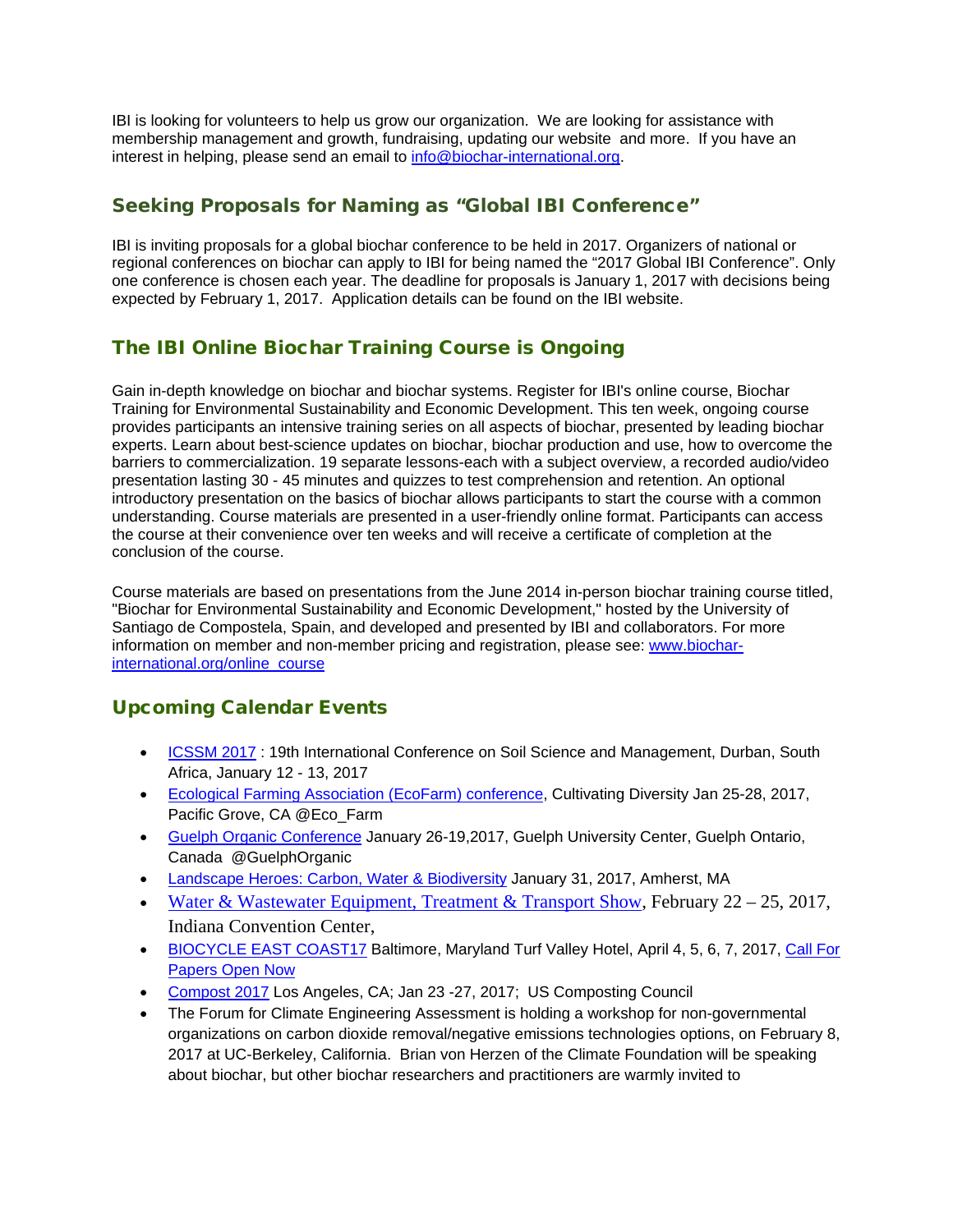attend. Registration information will be posted soon on their website:<http://ceassessment.org/> Please contact Dr. Wil Burns for further information: wil@feronia.org

• [Biochar: Production, Characterization & Applications,](http://www.engconf.org/biochar-production-characterization-and-applications/) Alba, Italy, August 20-25, 2017; [Call for](http://www.engconf.org/biochar-production-characterization-and-applications/#header2)  [Abstracts](http://www.engconf.org/biochar-production-characterization-and-applications/#header2) Deadline: Feb. 28, 2017

See the IBI Calendar page for more events. To add an event to the calendar, send the information to [info@biochar-international.org](mailto:info@biochar-international.org) .

# **Recently Published Biochar Research and Resources**

Saez, JA; Belda, RM; Bernal, MP; Fornes, FBiochar improves agro-environmental aspects of pig slurry compost as a substrate for crops with energy and remediation uses INDUSTRIAL CROPS AND PRODUCTS, 2016, 94, 97-106

Tan, XF; Liu, YG; Gu, YL; Liu, SB; Zeng, GM; Cai, X; Hu, XJ; Wang, H; Liu, SM; Jiang, LH Biochar pyrolyzed from MgAl-layered double hydroxides pre-coated ramie biomass (Boehmeria nivea (L.) Gaud.): Characterization and application for crystal violet removal; JOURNAL OF ENVIRONMENTAL MANAGEMENT, 2016, 184, 85-93

Azuara, M; Baguer, B; Villacampa, JI; Hedin, N; Manya, JJInfluence of pressure and temperature on key physicochemical properties of corn stover-derived biochar FUEL 2016,186, 525-533

Ashry, A; Bailey, EH; Chenery, SRN; Young, SD Kinetic study of time-dependent fixation of U-VI on biochar; JOURNAL OF HAZARDOUS MATERIALS 2016, 320, 55-66

Wu, J; Yi, YQ; Li, YQ; Fang, ZQ; Tsang, EP Excellently reactive Ni/Fe bimetallic catalyst supported by biochar for the remediation of decabromodiphenyl contaminated soil: Reactivity, mechanism, pathways and reducing secondary risks JOURNAL OF HAZARDOUS MATERIALS 2016, 320, 341-349

Wang, SH; Zheng, Y; Yan, WF; Chen, LX; Mahadevan, GD; Zhao, F Enhanced bioleaching efficiency of metals from E-wastes driven by biochar; JOURNAL OF HAZARDOUS MATERIALS 2016, 320, 393-400

Ma, WF; Yan, YL; Ma, MS; Zhang, YH; Nie, C; Lun, XX Effect of biochar on migration and biodegradation of 4-n-nonylphenol (NP) during river-based groundwater recharge with reclaimed water; DESALINATION AND WATER TREATMENT 2016, 57, 29316-29327

Alizadeh, S; Prasher, SO; ElSayed, E; Qi, ZM; Patel, RM Effect of biochar on the fate and transport of manure-borne progesterone in soil; ECOLOGICAL ENGINEERING 2016, 97, 231-241

Goswami, R; Shim, J; Deka, S; Kumari, D; Kataki, R; Kumar, M Characterization of cadmium removal from aqueous solution by biochar produced from Ipomoea fistulosa at different pyrolytic temperatures; ECOLOGICAL ENGINEERING 2016, 97, 444-451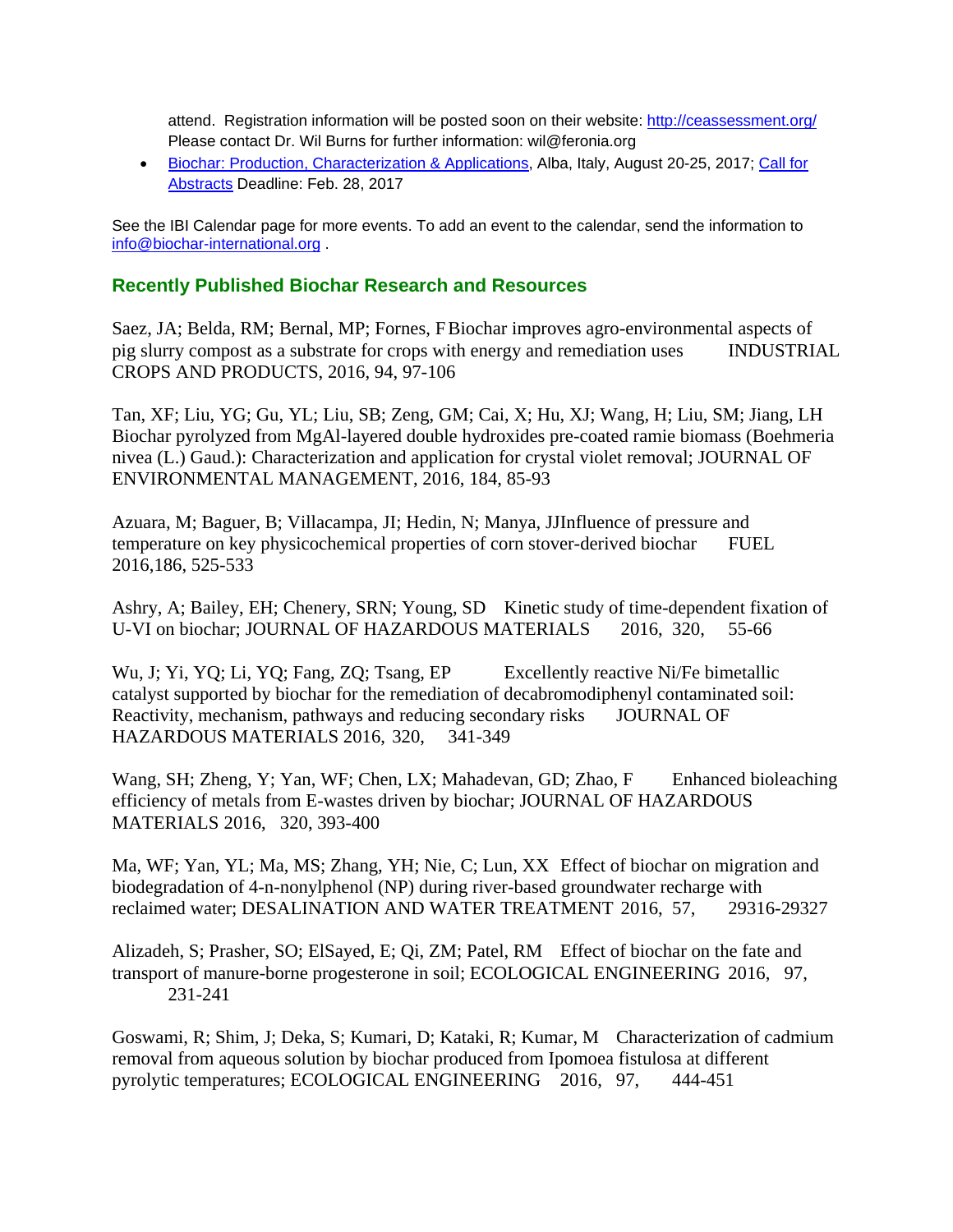Xu, Y; Liu, YG; Liu, SB; Tan, XF; Zeng, GM; Zeng, W; Ding, Y; Cao, WC; Zheng, BH; Enhanced adsorption of methylene blue by citric acid modification of biochar derived from water hyacinth (Eichornia crassipes); ENVIRONMENTAL SCIENCE AND POLLUTION RESEARCH 2016, 23, 23606-23618

Gul, S; Whalen, JK Biochemical cycling of nitrogen and phosphorus in biochar-amended soils; SOIL BIOLOGY & BIOCHEMISTRY; 2016,103,1-15

Qin, ZD; Yang, SM; Wang, YY; Wang, JH; Li, ZZ; Wang, MF; Zeng, WX; Duns, GJ; He, FL; Luo, XF Preparation and Characterization of Camellia Shell Biochar NANOSCIENCE AND NANOTECHNOLOGY LETTERS 2016 8 1047 1053

Syuhada, AB; Shamshuddin, J; Fauziah, CI; Rosenani, AB; Arifin, A Biochar as soil amendment: Impact on chemical properties and corn nutrient uptake in a Podzol; CANADIAN JOURNAL OF SOIL SCIENCE; 2016, 96, 400-412

Chathurika, JAS; Kumaragamage, D; Zvomuya, F; Akinremi, OO; Flaten, DN; Indraratne, SP; Dandeniya, WS; Woodchip biochar with or without synthetic fertilizers affects soil properties and available phosphorus in two alkaline, chernozemic soils; CANADIAN JOURNAL OF SOIL SCIENCE; 2016, 96, 472-484

Santos, LB; Striebeck, MV; Crespi, MS; Capela, JMV; Ribeiro, CA; De Julio, M Energy evaluation of biochar obtained from the pyrolysis of pine pellets; JOURNAL OF THERMAL ANALYSIS AND CALORIMETRY 2016, 126, 1879-1887

Elmer, WH Effect of Leaf Mold Mulch, Biochar, and Earthworms on Mycorrhizal Colonization and Yield of Asparagus Affected by Fusarium Crown and Root Rot; PLANT DISEASE; 2016, 100,2507-2512

Sheng, YQ; Zhan, Y; Zhu, LZ Reduced carbon sequestration potential of biochar in acidic soil; SCIENCE OF THE TOTAL ENVIRONMENT; 2016, 572, 129-137

Li, ZY; Qi, XB; Fan, XY; Du, ZJ; Hu, C; Zhao, ZJ; Isa, Y; Liu, Y Amending the seedling bed of eggplant with biochar can further immobilize Cd in contaminated soils; SCIENCE OF THE TOTAL ENVIRONMENT; 2016, 572, 626-633

Kim, E; Jung, C; Han, J; Her, N; Park, CM; Son, A; Yoon, Y; Adsorption of selected micropollutants on powdered activated carbon and biochar in the presence of kaolinite; DESALINATION AND WATER TREATMENT; 2016, 57, 27601-27613

Hadjittofi, L; Pashalidis, I; Thorium removal from acidic aqueous solutions by activated biochar derived from cactus fibers; DESALINATION AND WATER TREATMENT; 2016,57, 27864- 27868

Qin, ZD; Luo, XF; Rong, NH; Wang, MF; Wang, JH; Wu, JP; Li, ZZ; Duns, GJ; He, FL; Chen, H; Yang, LR Preparation and Analysis of Physicochemical Properties of Tobacco Stem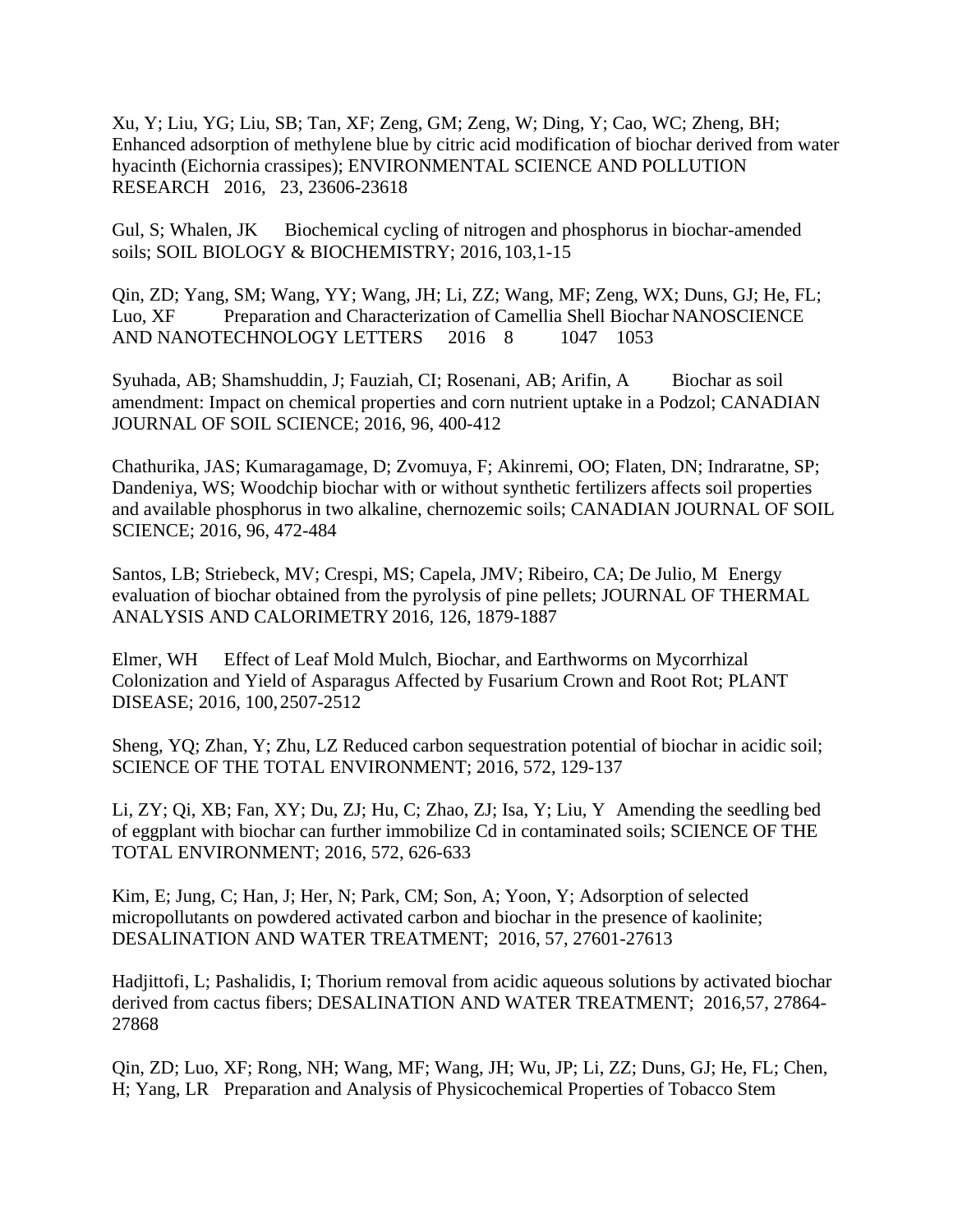Biochar; JOURNAL OF NANOSCIENCE AND NANOTECHNOLOGY; 2016, 16, 12237- 12243

Abrol, V; Ben-Hur, M; Verheijen, FGA; Keizer, JJ; Martins, MAS; Tenaw, H; Tchehansky, L; Graber, ER; Biochar effects on soil water infiltration and erosion under seal formation conditions: rainfall simulation experiment; JOURNAL OF SOILS AND SEDIMENTS ; 2016, 16, 2709-2719

Laghari, M; Naidu, R; Xiao, B; Hu, ZQ; Mirjat, MS; Hu, M; Kandhro, MN; Chen, ZH; Guo, DB; Jogi, Q; Abudi, ZN; Fazal, S Recent developments in biochar as an effective tool for agricultural soil management: a review; JOURNAL OF THE SCIENCE OF FOOD AND AGRICULTURE 2016, 96, 4840-4849

Liu, GH; Xu, Q; Dong, XB; Yang, J; Pile, LS; Wang, GG; Wang, FS Effect of Protective Gas and Pyrolysis Temperature on the Biochar Produced from Three Plants of Gramineae: Physical and Chemical Characterization; WASTE AND BIOMASS VALORIZATION; 2016, 7, 1469-1480

He, XH; Du, ZL; Wang, YD; Lu, N; Zhang, QZ Sensitivity of soil respiration to soil temperature decreased under deep biochar amended soils in temperate croplands; APPLIED SOIL ECOLOGY; 2016, 108, 204-210

Amaro, A; Bastos, AC; Santos, MJG; Verheijen, FGA; Soares, AMVM; Loureiro, S; Ecotoxicological assessment of a biochar-based organic N-fertilizer in small-scale terrestrial ecosystem models (STEMs); APPLIED SOIL ECOLOGY; 2016, 108, 361-370

Wei, YQ; Zhao, Y; Wang, H; Lu, Q; Cao, ZY; Cui, HY; Zhu, LJ; Wei, ZM; An optimized regulating method for composting phosphorus fractions transformation based on biochar addition and phosphate-solubilizing bacteria inoculation; BIORESOURCE TECHNOLOGY; 2016, 221, 139-146

Das, O; Bhattacharyya, D; Hui, D; Lau, KT Mechanical and flammability characterisations of biochar/polypropylene biocomposites; COMPOSITES PART B-ENGINEERING; 2016, 106, 120-128

Raboin, LM; Razafimahafaly, AHD; Rabenjarisoa, MB; Rabary, B; Dusserre, J; Becquer, T; Improving the fertility of tropical acid soils: Liming versus biochar application? A long term comparison in the highlands of Madagascar; FIELD CROPS RESEARCH; 2016, 199, 99-108

Noraini, MN; Abdullah, EC; Othman, R; Mubarak, NM; Single-route synthesis of magnetic biochar from sugarcane bagasse by microwave-assisted pyrolysis; MATERIALS LETTERS; 2016, 184, 315-319

Paneque, M; De la Rosa, JM; Franco-Navarro, JD; Colmenero-Flores, JM; Knicker, H; Effect of biochar amendment on morphology, productivity and water relations of sunflower plants under non-irrigation conditions; CATENA; 2016, 147, 280-287